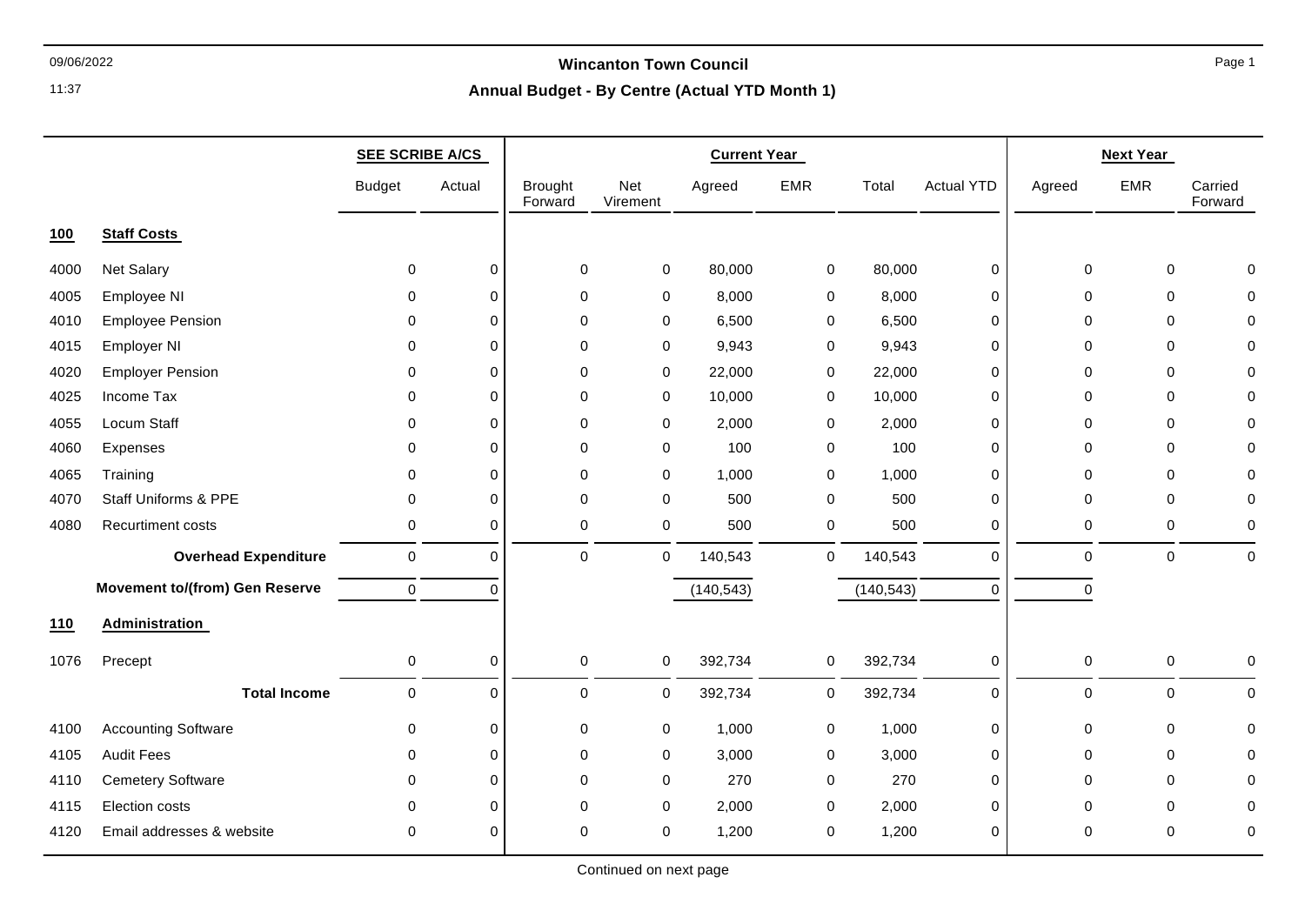### 09/06/2022 **Wincanton Town Council**

|            |                                          | <b>SEE SCRIBE A/CS</b> |             | <b>Current Year</b>       |                 |          |              | <b>Next Year</b> |                   |                     |             |                    |
|------------|------------------------------------------|------------------------|-------------|---------------------------|-----------------|----------|--------------|------------------|-------------------|---------------------|-------------|--------------------|
|            |                                          | <b>Budget</b>          | Actual      | <b>Brought</b><br>Forward | Net<br>Virement | Agreed   | <b>EMR</b>   | Total            | <b>Actual YTD</b> | Agreed              | <b>EMR</b>  | Carried<br>Forward |
| 4125       | <b>Other Admin Costs</b>                 | $\mathbf 0$            | $\mathbf 0$ | $\mathbf 0$               | $\mathbf 0$     | 400      | $\mathbf 0$  | 400              | $\mathbf 0$       | $\mathbf 0$         | $\mathbf 0$ | $\mathbf 0$        |
| 4130       | Postage                                  | $\Omega$               | $\Omega$    | $\mathbf 0$               | 0               | 200      | 0            | 200              | 0                 | $\Omega$            | $\Omega$    | $\Omega$           |
| 4135       | Photocopier lease                        | 0                      | $\Omega$    | $\mathbf 0$               | 0               | 400      | 0            | 400              | 0                 | $\Omega$            | $\mathbf 0$ | $\Omega$           |
| 4140       | Replacement IT equipment                 | $\Omega$               | $\Omega$    | $\Omega$                  | 0               | 500      | 0            | 500              | $\Omega$          | $\Omega$            | $\Omega$    | $\Omega$           |
| 4145       | <b>Stationery &amp; Office Equipment</b> | $\Omega$               | $\Omega$    | $\mathbf 0$               | 0               | 1,000    | 0            | 1,000            | 0                 | $\Omega$            | $\mathbf 0$ | $\Omega$           |
| 4150       | Subscriptions/Memberships                | 0                      | $\Omega$    | $\mathbf 0$               | 0               | 1,500    | 0            | 1,500            | $\mathbf 0$       | 0                   | $\mathbf 0$ | $\Omega$           |
| 4155       | Telephone & Broadband                    | $\Omega$               | $\mathbf 0$ | $\mathbf 0$               | 0               | 500      | 0            | 500              | 0                 | $\Omega$            | $\mathbf 0$ | $\Omega$           |
| 4160       | Waste disposal/recycling                 | 0                      | $\Omega$    | $\mathbf 0$               | 0               | 500      | 0            | 500              | $\mathbf 0$       | $\Omega$            | $\mathbf 0$ | $\Omega$           |
| 4165       | <b>Bank interest</b>                     | 0                      | $\Omega$    | $\mathbf 0$               | $\mathbf 0$     | 400      | 0            | 400              | 0                 | $\Omega$            | $\mathbf 0$ | $\Omega$           |
| 4170       | Insurance                                | 0                      | $\mathbf 0$ | 0                         | 0               | 4,500    | $\mathbf 0$  | 4,500            | 0                 | 0                   | 0           | 0                  |
|            | <b>Overhead Expenditure</b>              | $\pmb{0}$              | $\mathbf 0$ | $\mathbf 0$               | 0               | 17,370   | 0            | 17,370           | $\pmb{0}$         | $\mathbf 0$         | $\pmb{0}$   | $\mathbf 0$        |
|            | <b>Movement to/(from) Gen Reserve</b>    | $\mathbf 0$            | $\Omega$    |                           |                 | 375,364  |              | 375,364          | $\mathbf 0$       | $\Omega$            |             |                    |
| 120        | <b>Health &amp; Safety</b>               |                        |             |                           |                 |          |              |                  |                   |                     |             |                    |
| 4200       | CV-19 costs and supplies                 | 0                      | $\mathbf 0$ | $\mathbf 0$               | 0               | 50       | 0            | 50               | $\pmb{0}$         | 0                   | $\mathbf 0$ | 0                  |
| 4205       | PAT testing                              | $\mathbf 0$            | $\mathbf 0$ | $\pmb{0}$                 | 0               | 250      | 0            | 250              | 0                 | 0                   | $\pmb{0}$   | 0                  |
|            | <b>Overhead Expenditure</b>              | $\pmb{0}$              | $\mathbf 0$ | $\pmb{0}$                 | $\mathsf 0$     | 300      | $\pmb{0}$    | 300              | $\mathbf 0$       | $\pmb{0}$           | $\pmb{0}$   | $\pmb{0}$          |
|            | <b>Movement to/(from) Gen Reserve</b>    | $\mathbf 0$            | $\Omega$    |                           |                 | (300)    |              | (300)            | $\Omega$          | $\Omega$            |             |                    |
| <b>130</b> | Grants                                   |                        |             |                           |                 |          |              |                  |                   |                     |             |                    |
| 4240       | <b>Grants Made</b>                       | 0                      | 0           | 0                         | 0               | 20,000   | 0            | 20,000           | 0                 | $\mathbf 0$         | 0           | 0                  |
|            | <b>Overhead Expenditure</b>              | $\pmb{0}$              | $\mathbf 0$ | $\mathbf 0$               | $\mathsf 0$     | 20,000   | $\mathsf{O}$ | 20,000           | $\mathbf 0$       | $\mathsf{O}\xspace$ | $\pmb{0}$   | $\pmb{0}$          |
|            | <b>Movement to/(from) Gen Reserve</b>    | $\pmb{0}$              | $\Omega$    |                           |                 | (20,000) |              | (20,000)         | $\mathbf 0$       | 0                   |             |                    |
|            |                                          |                        |             |                           |                 |          |              |                  |                   |                     |             |                    |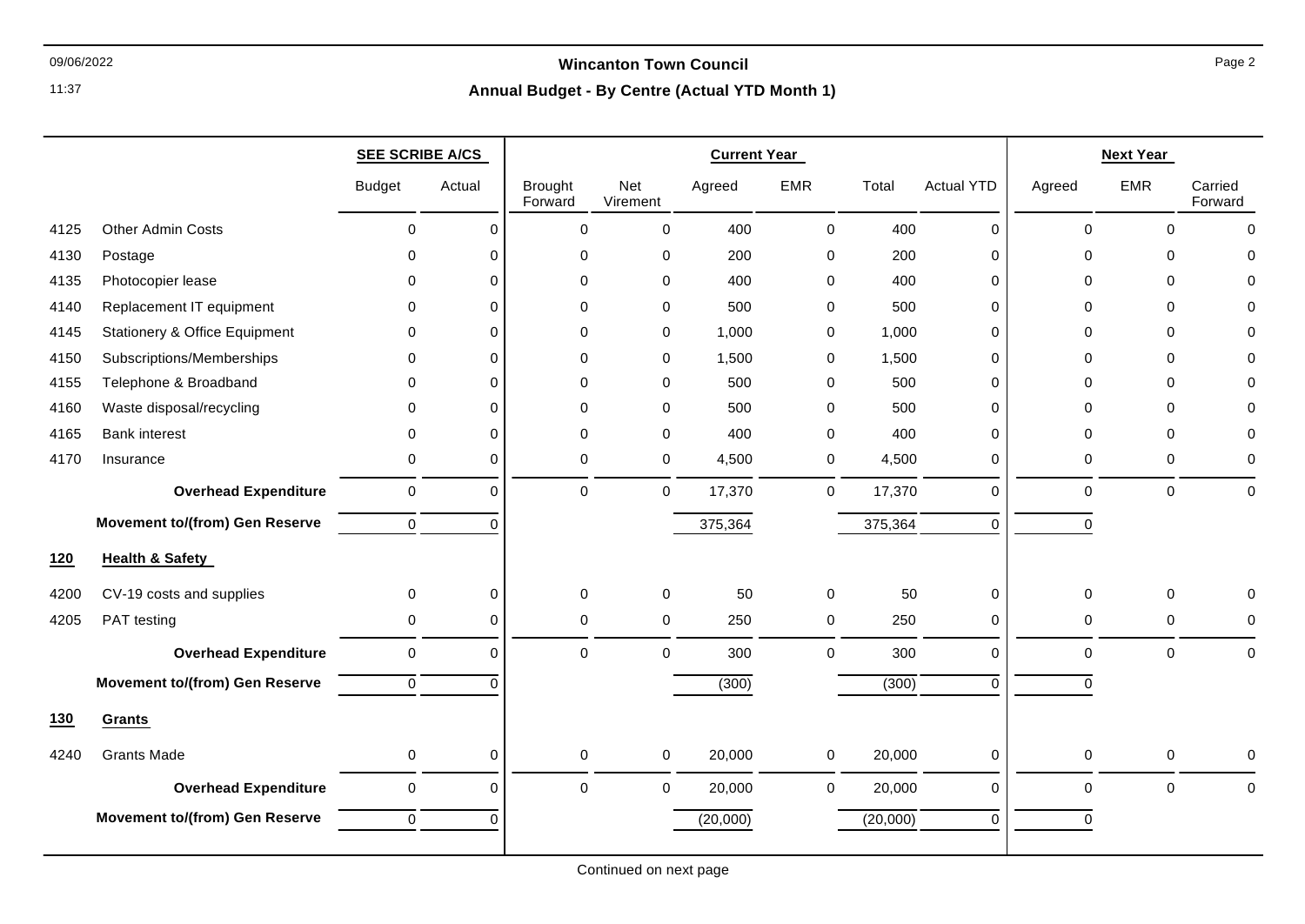### 09/06/2022 **Wincanton Town Council**

# **Annual Budget - By Centre (Actual YTD Month 1)**

|            |                                       | <b>SEE SCRIBE A/CS</b> |             | <b>Current Year</b>       |                 |         |              |         |                   | <b>Next Year</b> |             |                    |
|------------|---------------------------------------|------------------------|-------------|---------------------------|-----------------|---------|--------------|---------|-------------------|------------------|-------------|--------------------|
|            |                                       | <b>Budget</b>          | Actual      | <b>Brought</b><br>Forward | Net<br>Virement | Agreed  | <b>EMR</b>   | Total   | <b>Actual YTD</b> | Agreed           | <b>EMR</b>  | Carried<br>Forward |
| <u>140</u> | <b>Mayor's Events/Expenses</b>        |                        |             |                           |                 |         |              |         |                   |                  |             |                    |
| 4290       | Councillor training                   | $\mathbf 0$            | $\pmb{0}$   | $\pmb{0}$                 | 0               | 500     | 0            | 500     | $\pmb{0}$         | 0                | $\mathbf 0$ | $\Omega$           |
| 4295       | Mayors Events/Expenses                | 0                      | $\mathbf 0$ | 0                         | 0               | 500     | 0            | 500     | 0                 | 0                | $\mathbf 0$ | $\mathbf 0$        |
|            | <b>Overhead Expenditure</b>           | $\mathbf 0$            | $\mathbf 0$ | $\mathbf 0$               | $\mathbf 0$     | 1,000   | $\mathbf{0}$ | 1,000   | $\mathbf 0$       | 0                | $\mathbf 0$ | $\mathbf 0$        |
|            | <b>Movement to/(from) Gen Reserve</b> | $\mathbf 0$            | $\mathbf 0$ |                           |                 | (1,000) |              | (1,000) | $\mathbf 0$       | $\mathbf 0$      |             |                    |
| 200        | <b>Town Hall Maint/Costs</b>          |                        |             |                           |                 |         |              |         |                   |                  |             |                    |
| 4300       | Alarm testing and maintenance         | 0                      | 0           | 0                         | 0               | 350     | 0            | 350     | $\pmb{0}$         | 0                | 0           | $\Omega$           |
| 4305       | CCTV maintenance                      | 0                      | $\mathbf 0$ | $\mathbf 0$               | 0               | 250     | 0            | 250     | 0                 | 0                | $\Omega$    | $\Omega$           |
| 4310       | Cleaner                               | $\Omega$               | $\Omega$    | $\mathbf 0$               | 0               | 2,000   | $\mathbf 0$  | 2,000   | $\mathbf 0$       | $\Omega$         | $\Omega$    | $\Omega$           |
| 4315       | <b>Cleaning Supplies</b>              | $\mathbf 0$            | $\mathbf 0$ | $\mathbf 0$               | 0               | 200     | 0            | 200     | $\pmb{0}$         | 0                | $\mathbf 0$ | $\Omega$           |
| 4320       | <b>Clock Electricity</b>              | 0                      | $\Omega$    | 0                         | 0               | 250     | 0            | 250     | 0                 | 0                | $\Omega$    | $\Omega$           |
| 4325       | Clock Maintenance                     | $\mathbf{0}$           | $\mathbf 0$ | $\mathbf 0$               | 0               | 500     | 0            | 500     | 0                 | 0                | $\mathbf 0$ | $\mathbf 0$        |
| 4330       | Decorating                            | $\mathbf 0$            | $\Omega$    | $\mathbf 0$               | 0               | 5,000   | 0            | 5,000   | 0                 | 0                | $\mathbf 0$ | $\Omega$           |
| 4335       | Electricity                           | $\mathbf 0$            | $\Omega$    | 0                         | 0               | 700     | 0            | 700     | $\mathbf 0$       | 0                | $\Omega$    | $\Omega$           |
| 4345       | Fire extinguisher inspect&main        | 0                      | $\mathbf 0$ | $\mathbf 0$               | 0               | 400     | 0            | 400     | $\pmb{0}$         | $\Omega$         | $\Omega$    | $\Omega$           |
| 4350       | Gas                                   | $\mathbf 0$            | $\mathbf 0$ | $\mathbf 0$               | 0               | 1,800   | 0            | 1,800   | $\mathbf 0$       | $\Omega$         | 0           | $\Omega$           |
| 4355       | Lift maintenance and repairs          | 0                      | $\Omega$    | 0                         | 0               | 250     | 0            | 250     | 0                 | $\Omega$         | $\Omega$    | $\Omega$           |
| 4365       | Longterm maintenance                  | 0                      | $\mathbf 0$ | $\mathbf 0$               | 0               | 1,000   | 0            | 1,000   | 0                 | 0                | $\Omega$    | $\Omega$           |
| 4366       | Longterm Maintenance (FOR EMR)        | 0                      | $\Omega$    | 0                         | 0               | 5,000   | 0            | 5,000   | 0                 | $\Omega$         | $\Omega$    | $\Omega$           |
| 4370       | Other costs                           | $\mathbf 0$            | $\mathbf 0$ | $\mathbf 0$               | 0               | 500     | 0            | 500     | 0                 | 0                | $\mathbf 0$ | $\mathbf 0$        |
| 4375       | Water                                 | $\Omega$               | $\mathbf 0$ | $\mathbf 0$               | $\mathbf 0$     | 250     | 0            | 250     | $\mathbf 0$       | $\Omega$         | $\Omega$    | $\Omega$           |
| 4380       | Repairs & maintenance                 | $\mathbf{0}$           | $\Omega$    | $\Omega$                  | 0               | 1,000   | 0            | 1,000   | 0                 | 0                | $\Omega$    | $\Omega$           |
| 4385       | Window Cleaning                       | 0                      | $\mathbf 0$ | 0                         | 0               | 250     | 0            | 250     | 0                 | 0                | 0           | 0                  |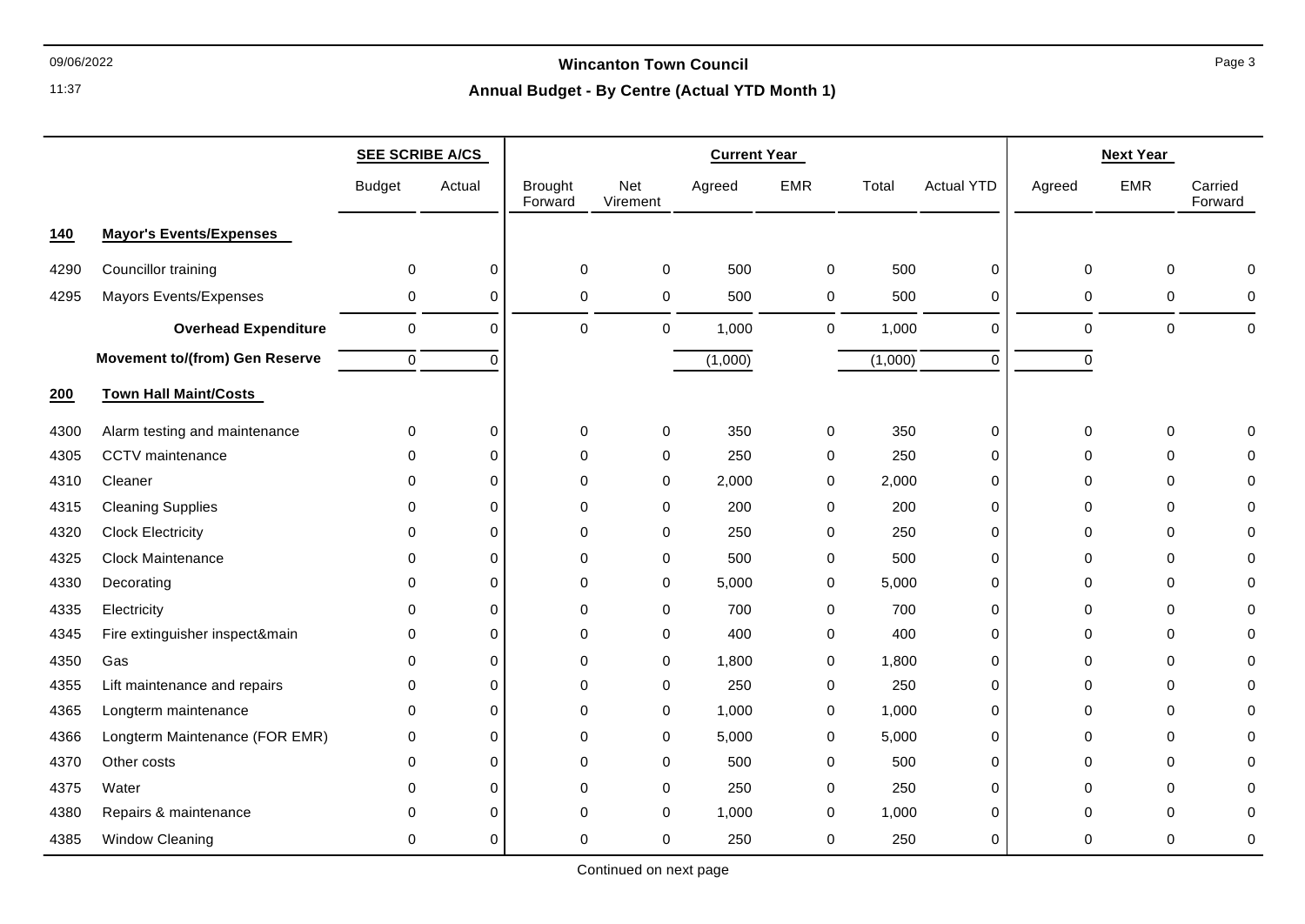### 09/06/2022 **Wincanton Town Council**

|      |                                       | <b>SEE SCRIBE A/CS</b> |                     |                           |                 | <b>Current Year</b> |              |           | <b>Next Year</b>  |             |             |                    |
|------|---------------------------------------|------------------------|---------------------|---------------------------|-----------------|---------------------|--------------|-----------|-------------------|-------------|-------------|--------------------|
|      |                                       | <b>Budget</b>          | Actual              | <b>Brought</b><br>Forward | Net<br>Virement | Agreed              | <b>EMR</b>   | Total     | <b>Actual YTD</b> | Agreed      | <b>EMR</b>  | Carried<br>Forward |
| 4390 | Rates                                 | $\mathbf 0$            | $\mathbf 0$         | 0                         | $\pmb{0}$       | 650                 | $\mathbf 0$  | 650       | $\mathbf 0$       | $\mathbf 0$ | $\pmb{0}$   | $\mathbf 0$        |
|      | <b>Overhead Expenditure</b>           | $\mathsf 0$            | $\mathbf 0$         | 0                         | 0               | 20,350              | $\mathsf{O}$ | 20,350    | $\mathbf 0$       | $\pmb{0}$   | $\mathbf 0$ | $\mathbf 0$        |
|      | <b>Movement to/(from) Gen Reserve</b> | $\mathbf 0$            | $\Omega$            |                           |                 | (20, 350)           |              | (20, 350) | $\overline{0}$    | $\mathbf 0$ |             |                    |
| 300  | <b>Allotments</b>                     |                        |                     |                           |                 |                     |              |           |                   |             |             |                    |
| 1000 | Allotment rent                        | $\mathbf 0$            | $\mathbf 0$         | $\mathbf 0$               | 0               | 1,200               | $\mathbf 0$  | 1,200     | $\mathbf 0$       | 0           | 0           | $\mathbf 0$        |
|      | <b>Total Income</b>                   | $\mathbf 0$            | $\mathbf 0$         | 0                         | $\overline{0}$  | 1,200               | $\mathbf 0$  | 1,200     | $\mathbf 0$       | $\mathbf 0$ | $\mathbf 0$ | $\Omega$           |
| 4170 | Insurance                             | 0                      | $\mathbf 0$         | $\mathbf 0$               | 0               | 100                 | 0            | 100       | $\mathbf 0$       | $\mathbf 0$ | $\Omega$    | $\mathbf 0$        |
| 4375 | Water                                 | $\mathbf 0$            | $\mathbf 0$         | 0                         | 0               | 500                 | $\mathbf 0$  | 500       | $\mathbf 0$       | $\pmb{0}$   | $\mathbf 0$ | $\mathbf 0$        |
| 4400 | Fences, gates, etc                    | 0                      | $\mathbf 0$         | 0                         | 0               | 150                 | $\mathbf 0$  | 150       | $\mathbf 0$       | $\mathbf 0$ | $\mathbf 0$ | 0                  |
|      | <b>Overhead Expenditure</b>           | $\mathbf 0$            | $\mathbf 0$         | 0                         | 0               | 750                 | $\mathbf 0$  | 750       | $\mathbf 0$       | $\Omega$    | $\mathbf 0$ | $\mathbf 0$        |
|      | <b>Movement to/(from) Gen Reserve</b> | $\mathbf 0$            | $\Omega$            |                           |                 | 450                 |              | 450       | $\Omega$          | $\Omega$    |             |                    |
| 310  | <b>Cemetery</b>                       |                        |                     |                           |                 |                     |              |           |                   |             |             |                    |
| 1100 | <b>Burial Fees</b>                    | $\mathbf 0$            | $\mathsf{O}\xspace$ | $\mathbf 0$               | 0               | 5,000               | $\pmb{0}$    | 5,000     | $\boldsymbol{0}$  | 0           | 0           | 0                  |
| 1105 | <b>Memorial Fees</b>                  | 0                      | $\mathbf 0$         | 0                         | 0               | 2,000               | 0            | 2,000     | 0                 | 0           | $\mathbf 0$ | 0                  |
|      | <b>Total Income</b>                   | $\mathbf 0$            | $\mathbf 0$         | 0                         | 0               | 7,000               | $\mathbf 0$  | 7,000     | $\mathbf 0$       | $\mathbf 0$ | $\mathbf 0$ | $\mathbf 0$        |
| 4375 | Water                                 | $\mathbf 0$            | $\mathbf 0$         | $\mathbf 0$               | 0               | 100                 | 0            | 100       | $\mathbf 0$       | $\mathbf 0$ | $\mathbf 0$ | $\Omega$           |
| 4380 | Repairs & maintenance                 | $\mathbf 0$            | $\mathbf 0$         | $\mathbf 0$               | 0               | 500                 | 0            | 500       | $\mathbf 0$       | $\mathbf 0$ | $\mathbf 0$ | 0                  |
| 4450 | Fences, benches and bins              | $\Omega$               | $\Omega$            | 0                         | 0               | 500                 | 0            | 500       | $\mathbf 0$       | $\Omega$    | $\Omega$    | $\Omega$           |
| 4460 | Other Cemetery costs/repairs          | $\mathbf 0$            | $\mathbf 0$         | 0                         | 0               | 250                 | 0            | 250       | $\mathbf 0$       | $\Omega$    | $\mathbf 0$ | 0                  |
| 4466 | Cemetery Paths (FOR EMR)              | $\mathbf 0$            | $\mathbf 0$         | 0                         | 0               | 10,000              | 0            | 10,000    | $\mathbf 0$       | 0           | $\mathbf 0$ | 0                  |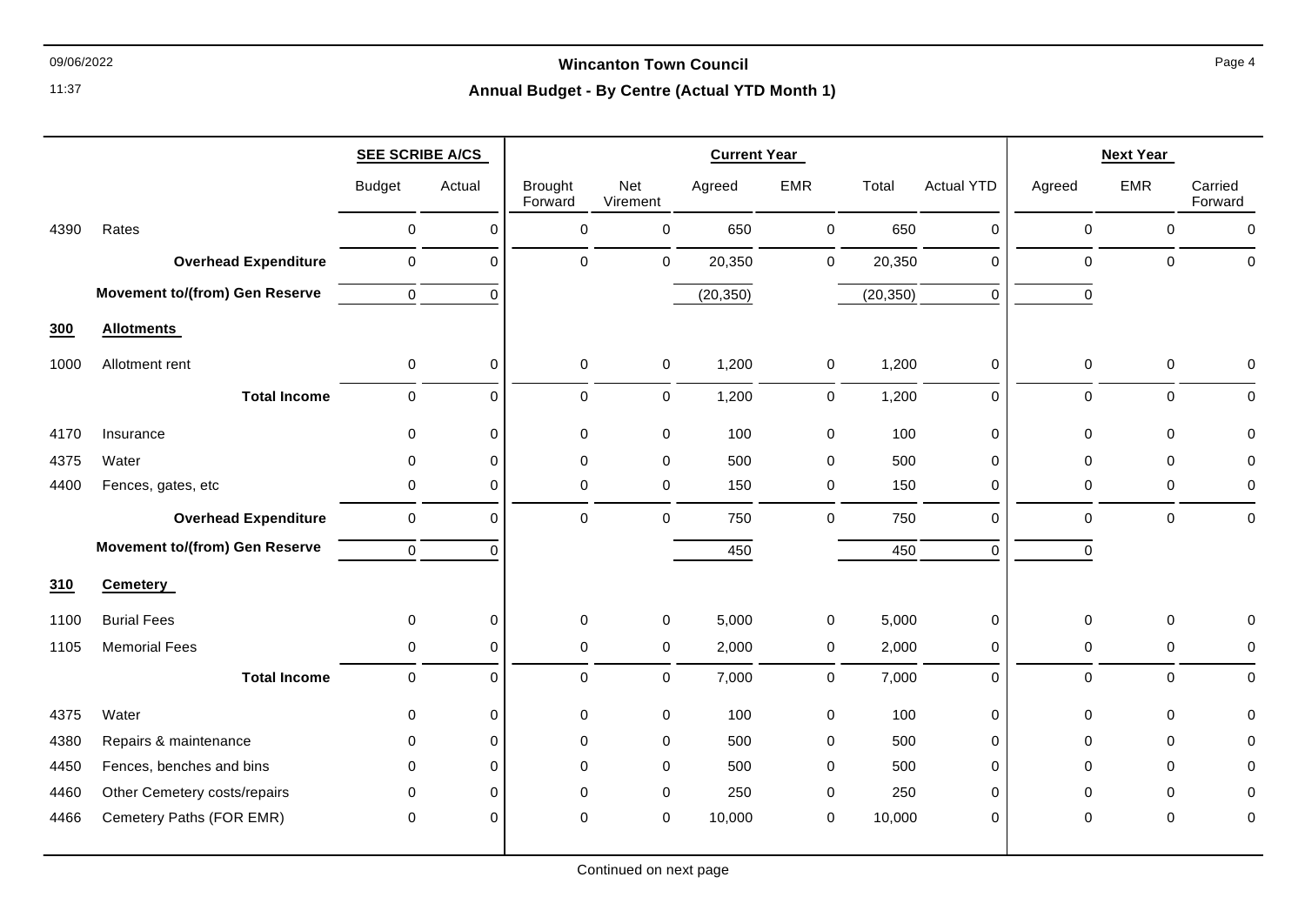### 09/06/2022 **Wincanton Town Council**

# **Annual Budget - By Centre (Actual YTD Month 1)**

|      |                                       | <b>SEE SCRIBE A/CS</b> |             |                           |                 | <b>Current Year</b> |             |          |                   |             | <b>Next Year</b> |                    |
|------|---------------------------------------|------------------------|-------------|---------------------------|-----------------|---------------------|-------------|----------|-------------------|-------------|------------------|--------------------|
|      |                                       | <b>Budget</b>          | Actual      | <b>Brought</b><br>Forward | Net<br>Virement | Agreed              | <b>EMR</b>  | Total    | <b>Actual YTD</b> | Agreed      | <b>EMR</b>       | Carried<br>Forward |
| 4470 | Top soil for backfilling              | 0                      | $\Omega$    | 0                         | $\mathsf 0$     | 500                 | $\mathbf 0$ | 500      | 0                 | $\pmb{0}$   | $\mathbf 0$      | $\pmb{0}$          |
|      | <b>Overhead Expenditure</b>           | $\pmb{0}$              | $\Omega$    | $\Omega$                  | $\mathbf 0$     | 11,850              | $\mathbf 0$ | 11,850   | 0                 | $\pmb{0}$   | $\mathbf 0$      | $\mathbf 0$        |
|      | <b>Movement to/(from) Gen Reserve</b> | $\mathbf 0$            | $\Omega$    |                           |                 | (4, 850)            |             | (4, 850) | 0                 | $\Omega$    |                  |                    |
| 320  | <b>Skate Park &amp; MUGA</b>          |                        |             |                           |                 |                     |             |          |                   |             |                  |                    |
| 4340 | Electricity (flood lighting)          | 0                      | $\Omega$    | 0                         | $\mathbf 0$     | 1,200               | $\mathbf 0$ | 1,200    | 0                 | $\mathbf 0$ | $\pmb{0}$        | 0                  |
| 4405 | Other costs                           | $\Omega$               | $\Omega$    | $\Omega$                  | $\mathbf 0$     | 500                 | $\mathbf 0$ | 500      | 0                 | $\Omega$    | $\Omega$         | $\Omega$           |
| 4500 | <b>Equipment Maintenance</b>          | $\Omega$               | $\Omega$    | $\Omega$                  | $\mathbf 0$     | 500                 | $\mathbf 0$ | 500      | 0                 | $\Omega$    | $\Omega$         | $\Omega$           |
| 4510 | <b>Surfacing Maintenance</b>          | 0                      | $\Omega$    | $\mathbf 0$               | $\mathbf 0$     | 1,000               | $\mathbf 0$ | 1,000    | 0                 | $\mathbf 0$ | $\mathbf 0$      | 0                  |
| 4511 | Muga (FOR EMR)                        | 0                      | $\Omega$    | $\Omega$                  | $\mathbf 0$     | 3,000               | 0           | 3,000    | 0                 | 0           | $\mathbf 0$      | 0                  |
|      | <b>Overhead Expenditure</b>           | $\pmb{0}$              | $\Omega$    | $\mathbf 0$               | $\mathsf 0$     | 6,200               | $\mathbf 0$ | 6,200    | 0                 | $\pmb{0}$   | $\pmb{0}$        | $\pmb{0}$          |
|      | <b>Movement to/(from) Gen Reserve</b> | $\mathbf 0$            | $\Omega$    |                           |                 | (6,200)             |             | (6, 200) | 0                 | $\mathbf 0$ |                  |                    |
| 330  | <b>General Street Furniture</b>       |                        |             |                           |                 |                     |             |          |                   |             |                  |                    |
| 4550 | New benches and repairs               | 0                      | $\Omega$    | $\mathbf 0$               | $\mathbf 0$     | 200                 | $\mathbf 0$ | 200      | 0                 | $\mathbf 0$ | $\mathbf 0$      | 0                  |
| 4555 | Bins including grit bins              | 0                      | $\Omega$    | 0                         | 0               | 1,500               | $\mathbf 0$ | 1,500    | 0                 | $\mathbf 0$ | $\mathbf 0$      | 0                  |
| 4560 | Signage                               | 0                      | $\Omega$    | $\Omega$                  | 0               | 500                 | $\mathbf 0$ | 500      | 0                 | $\pmb{0}$   | $\mathbf 0$      | 0                  |
|      | <b>Overhead Expenditure</b>           | $\pmb{0}$              | $\Omega$    | $\Omega$                  | $\mathbf 0$     | 2,200               | $\mathbf 0$ | 2,200    | 0                 | $\pmb{0}$   | $\mathbf 0$      | $\pmb{0}$          |
|      | <b>Movement to/(from) Gen Reserve</b> | $\mathbf 0$            | $\Omega$    |                           |                 | (2,200)             |             | (2,200)  | 0                 | $\mathbf 0$ |                  |                    |
| 340  | <b>Other Outdoor Spaces</b>           |                        |             |                           |                 |                     |             |          |                   |             |                  |                    |
| 4610 | <b>Wrixons View</b>                   | 0                      | $\mathbf 0$ | $\mathbf 0$               | $\mathbf 0$     | 500                 | 0           | 500      | 0                 | $\mathbf 0$ | $\mathbf 0$      | $\Omega$           |
| 4615 | Play inspections                      | $\Omega$               | $\Omega$    | $\Omega$                  | $\mathbf 0$     | 350                 | 0           | 350      | 0                 | 0           | $\Omega$         | 0                  |
| 4620 | Grounds maintenance                   | 0                      | $\mathbf 0$ | 0                         | 0               | 1,000               | 0           | 1,000    | 0                 | $\mathbf 0$ | 0                | 0                  |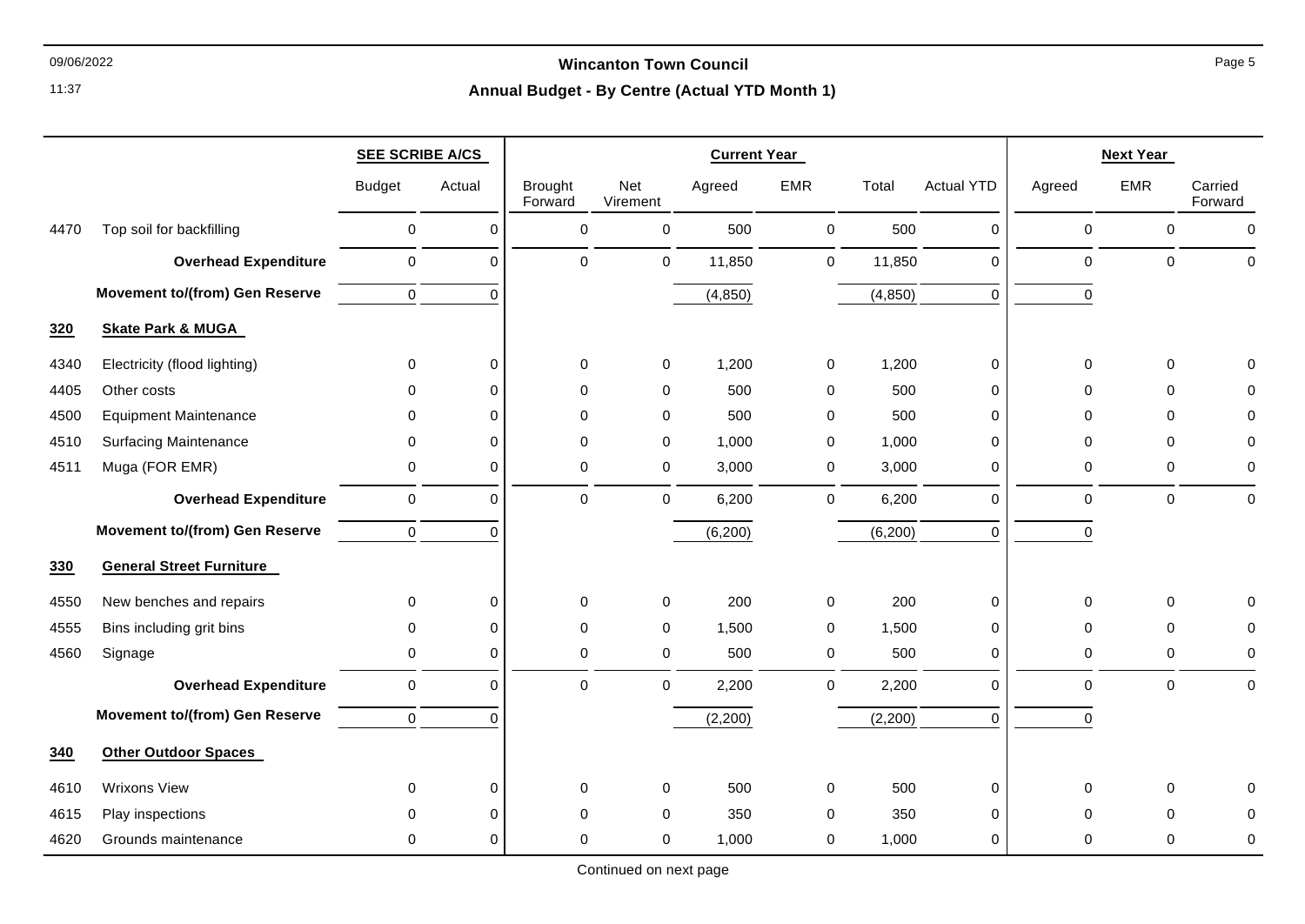### 09/06/2022 **Wincanton Town Council**

# **Annual Budget - By Centre (Actual YTD Month 1)**

|            |                                       | <b>SEE SCRIBE A/CS</b> |             | <b>Current Year</b>       |                 |           |            |           |                   | <b>Next Year</b> |              |                    |
|------------|---------------------------------------|------------------------|-------------|---------------------------|-----------------|-----------|------------|-----------|-------------------|------------------|--------------|--------------------|
|            |                                       | <b>Budget</b>          | Actual      | <b>Brought</b><br>Forward | Net<br>Virement | Agreed    | <b>EMR</b> | Total     | <b>Actual YTD</b> | Agreed           | EMR          | Carried<br>Forward |
| 4625       | New/replacement tools                 | $\mathbf 0$            | $\mathbf 0$ | 0                         | 0               | 500       | 0          | 500       | $\pmb{0}$         | 0                | $\mathbf 0$  | $\Omega$           |
| 4630       | Fuel for machinery                    | $\Omega$               | 0           | 0                         | 0               | 5,000     | 0          | 5,000     | 0                 | $\Omega$         | $\Omega$     | $\Omega$           |
| 4635       | Tree works & inspections              | 0                      | 0           | 0                         | 0               | 5,000     | 0          | 5,000     | 0                 | 0                | $\mathbf 0$  | $\Omega$           |
| 4640       | Machinery maint & servicing           | $\mathbf 0$            | 0           | $\mathbf 0$               | $\mathbf 0$     | 1,000     | 0          | 1,000     | 0                 | $\Omega$         | $\Omega$     | $\Omega$           |
| 4645       | Supplies - bags, cleaners etc         | $\mathbf 0$            | 0           | 0                         | 0               | 1,000     | 0          | 1,000     | 0                 | $\Omega$         | $\Omega$     | $\Omega$           |
| 4650       | Maintenance contingency               | 0                      | 0           | 0                         | 0               | 500       | 0          | 500       | 0                 | 0                | $\mathbf 0$  | $\Omega$           |
| 4655       | CarPark Compensation (FOR EMR)        | 0                      | 0           | 0                         | 0               | 73,500    | 0          | 73,500    | 0                 | $\Omega$         | $\Omega$     | $\Omega$           |
| 4821       | Play Equipment (FOR EMR)              | $\mathbf 0$            | 0           | $\mathbf 0$               | 0               | 5,000     | 0          | 5,000     | 0                 | 0                | 0            | $\mathbf 0$        |
|            | <b>Overhead Expenditure</b>           | $\mathbf 0$            | $\mathbf 0$ | 0                         | 0               | 93,350    | 0          | 93,350    | 0                 | 0                | $\mathbf 0$  | $\mathbf{0}$       |
|            | <b>Movement to/(from) Gen Reserve</b> | $\mathbf 0$            | $\Omega$    |                           |                 | (93, 350) |            | (93, 350) | $\Omega$          | 0                |              |                    |
| <b>350</b> | <b>Equipment</b>                      |                        |             |                           |                 |           |            |           |                   |                  |              |                    |
| 4700       | <b>Equipment Servicing</b>            | $\mathbf 0$            | 0           | 0                         | 0               | 2,500     | 0          | 2,500     | 0                 | 0                | $\mathbf 0$  | $\Omega$           |
| 4705       | Fuel                                  | $\Omega$               | $\Omega$    | $\mathbf 0$               | 0               | 5,000     | 0          | 5,000     | 0                 | $\Omega$         | $\mathbf 0$  | $\Omega$           |
| 4710       | Mower Lease                           | $\mathbf 0$            | 0           | 0                         | 0               | 2,475     | 0          | 2,475     | 0                 | $\Omega$         | $\mathbf 0$  | $\Omega$           |
| 4715       | Vibration & noise testing             | $\mathbf 0$            | $\Omega$    | $\mathbf 0$               | 0               | 800       | 0          | 800       | $\mathbf 0$       | $\Omega$         | $\Omega$     | $\Omega$           |
| 4720       | New and replacement equipment         | 0                      | $\Omega$    | 0                         | $\mathbf 0$     | 14,750    | 0          | 14,750    | 0                 | 0                | 0            | $\mathbf 0$        |
|            | <b>Overhead Expenditure</b>           | $\mathbf 0$            | 0           | 0                         | 0               | 25,525    | 0          | 25,525    | $\Omega$          | $\Omega$         | $\mathbf{0}$ | $\mathbf 0$        |
|            | <b>Movement to/(from) Gen Reserve</b> | $\mathbf 0$            | $\Omega$    |                           |                 | (25, 525) |            | (25, 525) | $\mathbf 0$       | 0                |              |                    |
| 360        | Van                                   |                        |             |                           |                 |           |            |           |                   |                  |              |                    |
| 4170       | Insurance                             | $\mathbf 0$            | 0           | 0                         | 0               | 600       | 0          | 600       | 0                 | 0                | 0            | $\Omega$           |
| 4705       | Fuel                                  | $\mathbf{0}$           | 0           | 0                         | $\mathbf 0$     | 1,500     | 0          | 1,500     | 0                 | $\Omega$         | $\mathbf 0$  | $\Omega$           |
| 4750       | Road tax                              | $\Omega$               | 0           | 0                         | $\Omega$        | 300       | 0          | 300       | 0                 | $\Omega$         | $\Omega$     | $\Omega$           |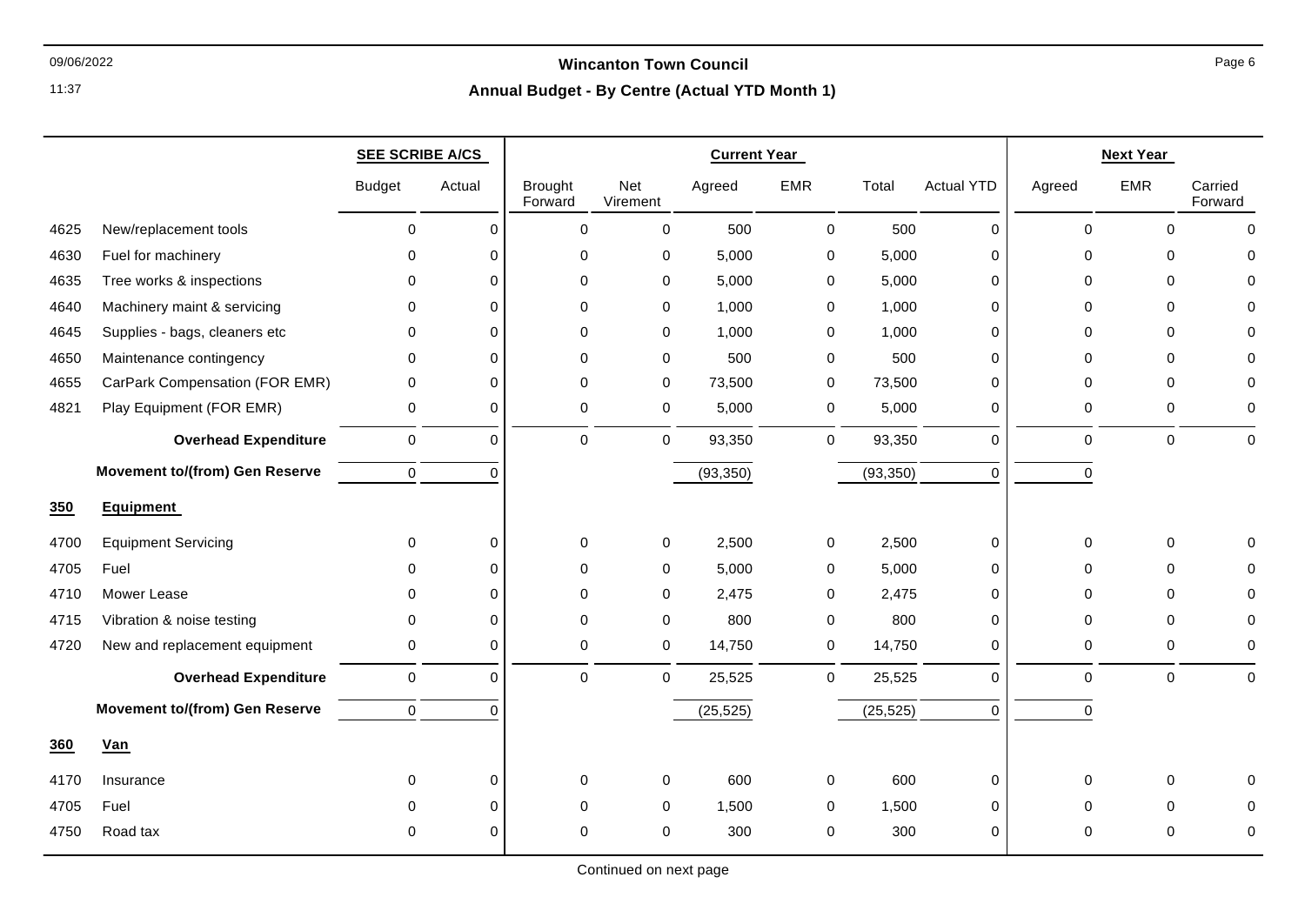### 09/06/2022 **Wincanton Town Council**

|      |                                       | <b>SEE SCRIBE A/CS</b> |             |                           |                 | <b>Current Year</b> |             |         |                   |             | <b>Next Year</b> |                    |
|------|---------------------------------------|------------------------|-------------|---------------------------|-----------------|---------------------|-------------|---------|-------------------|-------------|------------------|--------------------|
|      |                                       | <b>Budget</b>          | Actual      | <b>Brought</b><br>Forward | Net<br>Virement | Agreed              | <b>EMR</b>  | Total   | <b>Actual YTD</b> | Agreed      | <b>EMR</b>       | Carried<br>Forward |
| 4755 | Servicing, MOT & repairs              | $\mathsf 0$            | 0           | 0                         | 0               | 2,000               | 0           | 2,000   | 0                 | 0           | $\mathbf 0$      | $\mathbf 0$        |
|      | <b>Overhead Expenditure</b>           | $\mathbf 0$            | $\mathbf 0$ | 0                         | 0               | 4,400               | $\mathbf 0$ | 4,400   | $\mathbf 0$       | $\mathbf 0$ | $\Omega$         | $\mathbf 0$        |
|      | <b>Movement to/(from) Gen Reserve</b> | $\mathbf 0$            | $\Omega$    |                           |                 | (4,400)             |             | (4,400) | $\Omega$          | $\Omega$    |                  |                    |
| 400  | <b>Penn View - Recreation</b>         |                        |             |                           |                 |                     |             |         |                   |             |                  |                    |
| 4405 | Other costs                           | 0                      | $\pmb{0}$   | 0                         | 0               | 250                 | 0           | 250     | 0                 | 0           | $\Omega$         | $\mathbf 0$        |
| 4800 | Benches and bins                      | 0                      | $\Omega$    | $\Omega$                  | $\Omega$        | 250                 | $\Omega$    | 250     | $\Omega$          | $\Omega$    | $\Omega$         | $\Omega$           |
| 4805 | Fences, gates & bridges               | $\mathbf{0}$           | $\Omega$    | $\Omega$                  | $\Omega$        | 250                 | $\mathbf 0$ | 250     | $\Omega$          | $\Omega$    | $\Omega$         | $\Omega$           |
| 4810 | Play equipment maintenance            | $\mathbf 0$            | $\mathbf 0$ | 0                         | $\mathbf 0$     | 1,000               | $\mathbf 0$ | 1,000   | $\mathbf 0$       | $\Omega$    | $\Omega$         | 0                  |
| 4825 | Surfacing - bark                      | 0                      | $\mathbf 0$ | 0                         | 0               | 500                 | 0           | 500     | 0                 | 0           | 0                | 0                  |
|      | <b>Overhead Expenditure</b>           | $\mathbf 0$            | $\mathbf 0$ | $\mathbf 0$               | 0               | 2,250               | $\mathbf 0$ | 2,250   | $\mathbf 0$       | $\mathbf 0$ | $\mathbf 0$      | $\pmb{0}$          |
|      | <b>Movement to/(from) Gen Reserve</b> | $\mathbf 0$            | $\Omega$    |                           |                 | (2, 250)            |             | (2,250) | $\Omega$          | $\mathbf 0$ |                  |                    |
| 450  | <b>Cale Park - Recreation</b>         |                        |             |                           |                 |                     |             |         |                   |             |                  |                    |
| 1221 | Rent - Cricket Club                   | $\mathbf 0$            | 0           | 0                         | 0               | 50                  | 0           | 50      | 0                 | 0           | $\mathbf 0$      | $\mathbf 0$        |
|      | <b>Total Income</b>                   | $\mathbf 0$            | $\mathbf 0$ | $\mathbf 0$               | 0               | 50                  | $\pmb{0}$   | 50      | $\mathbf 0$       | $\mathbf 0$ | $\mathbf 0$      | $\mathbf 0$        |
| 4405 | Other costs                           | $\Omega$               | $\mathbf 0$ | 0                         | 0               | 1,000               | $\mathbf 0$ | 1,000   | $\mathbf 0$       | $\Omega$    | $\Omega$         | $\Omega$           |
| 4800 | Benches and bins                      | $\Omega$               | $\Omega$    | $\Omega$                  | $\mathbf 0$     | 500                 | $\mathbf 0$ | 500     | $\mathbf 0$       | $\Omega$    | $\Omega$         | $\Omega$           |
| 4805 | Fences, gates & bridges               | $\mathbf 0$            | $\mathbf 0$ | $\mathbf 0$               | 0               | 500                 | 0           | 500     | $\mathbf 0$       | 0           | $\Omega$         | 0                  |
| 4815 | Play equip. & shelter maint.          | $\Omega$               | $\Omega$    | $\Omega$                  | 0               | 2,000               | 0           | 2,000   | $\Omega$          | $\Omega$    | $\Omega$         | $\Omega$           |
| 4820 | Replacement play equipment            | $\mathbf 0$            | $\Omega$    | $\Omega$                  | 0               | 2,500               | 0           | 2,500   | $\Omega$          | $\Omega$    | $\Omega$         | $\Omega$           |
| 4830 | Car park surfacing repairs            | $\mathbf 0$            | $\mathbf 0$ | $\mathbf 0$               | 0               | 200                 | 0           | 200     | 0                 | $\pmb{0}$   | $\mathbf 0$      | 0                  |
|      | <b>Overhead Expenditure</b>           | $\mathbf 0$            | $\mathbf 0$ | $\Omega$                  | $\mathbf 0$     | 6,700               | $\mathbf 0$ | 6,700   | $\Omega$          | $\mathbf 0$ | $\Omega$         | $\mathbf 0$        |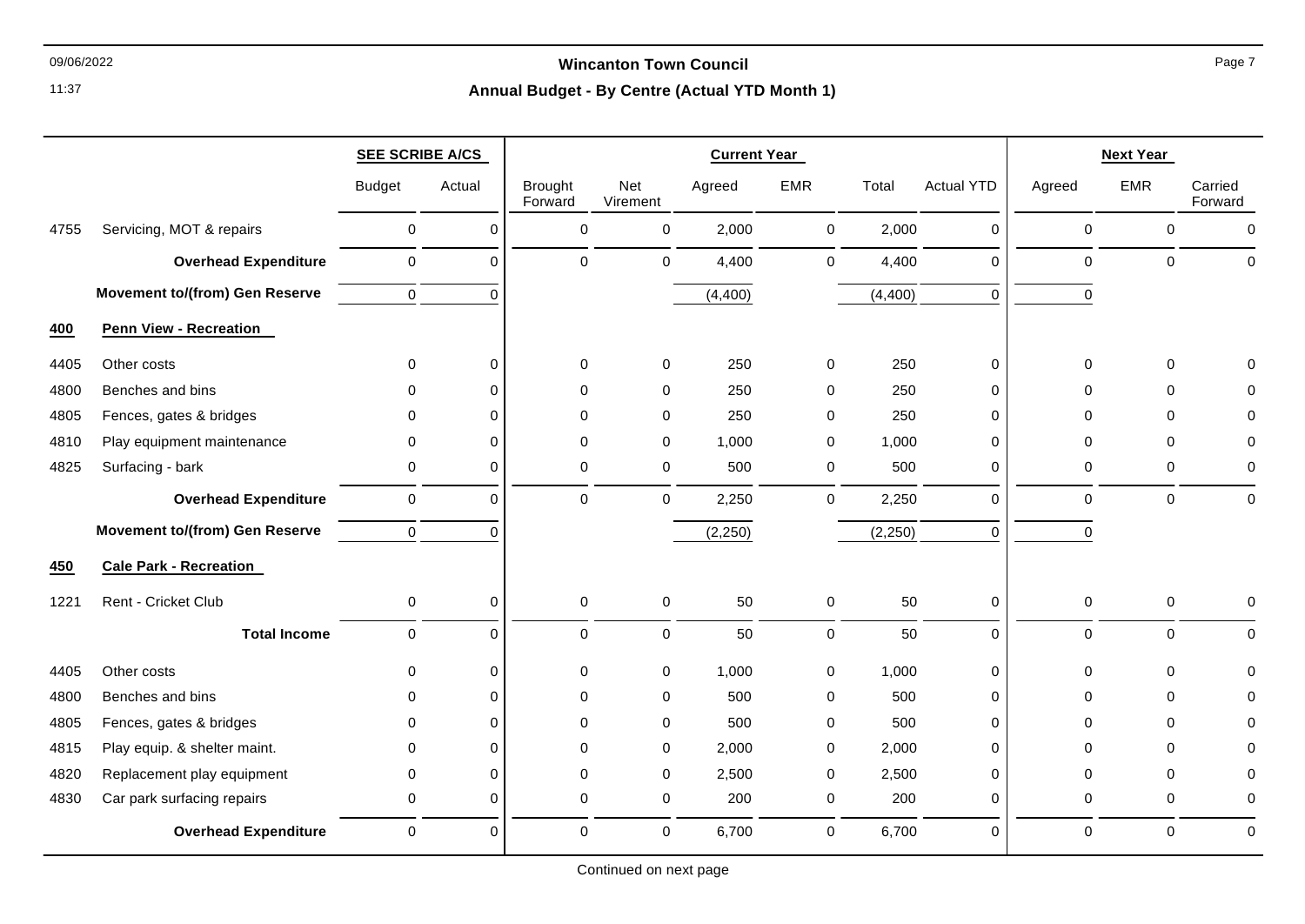# 09/06/2022 **Wincanton Town Council**

|      |                                       | <b>SEE SCRIBE A/CS</b> |             |                           |                 | <b>Current Year</b> |             |         |                   | <b>Next Year</b> |              |                    |  |
|------|---------------------------------------|------------------------|-------------|---------------------------|-----------------|---------------------|-------------|---------|-------------------|------------------|--------------|--------------------|--|
|      |                                       | <b>Budget</b>          | Actual      | <b>Brought</b><br>Forward | Net<br>Virement | Agreed              | <b>EMR</b>  | Total   | <b>Actual YTD</b> | Agreed           | <b>EMR</b>   | Carried<br>Forward |  |
|      | <b>Movement to/(from) Gen Reserve</b> | $\mathbf 0$            | $\Omega$    |                           |                 | (6,650)             |             | (6,650) | $\Omega$          | $\Omega$         |              |                    |  |
| 500  | <b>Cale Park Buildings</b>            |                        |             |                           |                 |                     |             |         |                   |                  |              |                    |  |
| 1220 | Rent - Cale Park Building             | $\pmb{0}$              | 0           | $\mathbf 0$               | 0               | 8,332               | 0           | 8,332   | 0                 | 0                | $\mathbf 0$  | $\mathbf 0$        |  |
|      | <b>Total Income</b>                   | $\mathbf 0$            | 0           | 0                         | 0               | 8,332               | 0           | 8,332   | $\mathbf 0$       | $\mathbf 0$      | $\mathbf 0$  | $\mathbf 0$        |  |
| 4405 | Other costs                           | $\mathbf 0$            | $\mathbf 0$ | $\mathbf 0$               | 0               | 50                  | 0           | 50      | $\mathbf 0$       | $\Omega$         | $\mathbf{0}$ | $\Omega$           |  |
| 4900 | Building Maintenance - café           | 0                      | $\mathbf 0$ | 0                         | 0               | 1,000               | 0           | 1,000   | $\pmb{0}$         | 0                | $\mathbf 0$  | 0                  |  |
| 4905 | Health & Safety                       | $\mathbf 0$            | 0           | 0                         | 0               | 350                 | 0           | 350     | $\pmb{0}$         | 0                | $\Omega$     | 0                  |  |
| 4910 | Septic Tank - café                    | $\mathbf 0$            | 0           | 0                         | 0               | 550                 | $\mathbf 0$ | 550     | $\Omega$          | 0                | $\Omega$     | 0                  |  |
| 4915 | Works garage                          | $\pmb{0}$              | $\mathbf 0$ | 0                         | 0               | 850                 | 0           | 850     | $\pmb{0}$         | 0                | $\Omega$     | 0                  |  |
|      | <b>Overhead Expenditure</b>           | $\pmb{0}$              | 0           | 0                         | 0               | 2,800               | $\mathbf 0$ | 2,800   | $\mathbf 0$       | $\mathbf 0$      | $\mathbf{0}$ | $\mathbf 0$        |  |
|      | <b>Movement to/(from) Gen Reserve</b> | $\pmb{0}$              | $\Omega$    |                           |                 | 5,532               |             | 5,532   | $\Omega$          | $\Omega$         |              |                    |  |
| 600  | <b>Cale Park - Toilets</b>            |                        |             |                           |                 |                     |             |         |                   |                  |              |                    |  |
| 4380 | Repairs & maintenance                 | $\pmb{0}$              | 0           | 0                         | 0               | 100                 | 0           | 100     | $\pmb{0}$         | 0                | $\mathbf 0$  | 0                  |  |
| 4405 | Other costs                           | $\pmb{0}$              | 0           | 0                         | 0               | 100                 | 0           | 100     | $\mathbf 0$       | $\pmb{0}$        | $\mathbf{0}$ | 0                  |  |
|      | <b>Overhead Expenditure</b>           | $\pmb{0}$              | 0           | 0                         | 0               | 200                 | $\mathbf 0$ | 200     | $\Omega$          | $\mathbf 0$      | $\mathbf 0$  | $\pmb{0}$          |  |
|      | <b>Movement to/(from) Gen Reserve</b> | $\pmb{0}$              | $\Omega$    |                           |                 | (200)               |             | (200)   | $\mathbf 0$       | $\mathbf 0$      |              |                    |  |
| 610  | <b>Churchfields - Toilets</b>         |                        |             |                           |                 |                     |             |         |                   |                  |              |                    |  |
| 4380 | Repairs & maintenance                 | 0                      | $\mathbf 0$ | 0                         | 0               | 100                 | 0           | 100     | $\mathbf 0$       | $\Omega$         | $\Omega$     | $\Omega$           |  |
| 4405 | Other costs                           | 0                      | 0           | 0                         | $\mathbf 0$     | 100                 | 0           | 100     | $\pmb{0}$         | $\mathbf 0$      | $\mathbf 0$  | $\mathbf 0$        |  |
|      | <b>Overhead Expenditure</b>           | $\pmb{0}$              | 0           | 0                         | 0               | 200                 | 0           | 200     | $\Omega$          | $\mathbf 0$      | $\Omega$     | $\mathbf 0$        |  |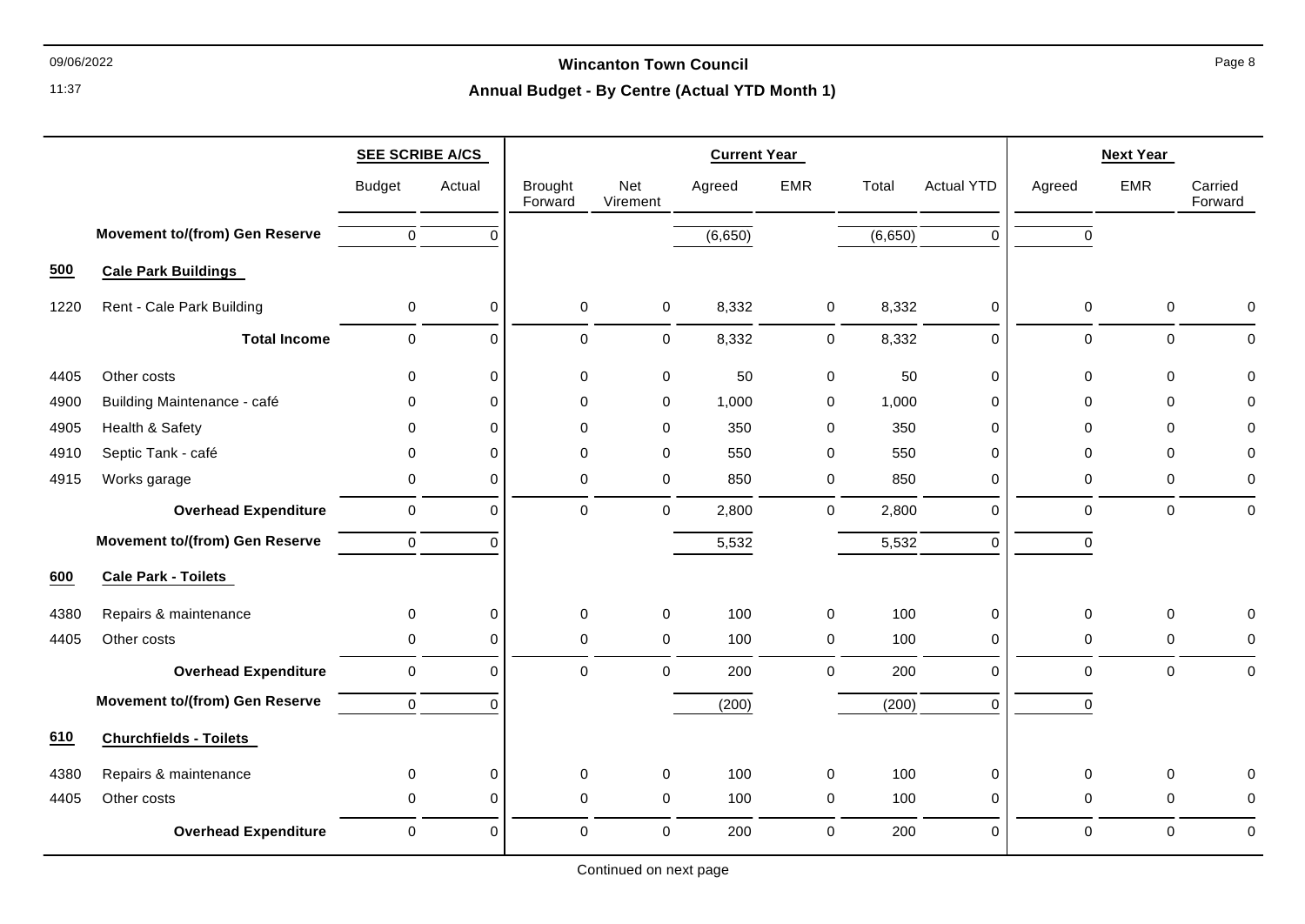## 09/06/2022 **Wincanton Town Council**

# **Annual Budget - By Centre (Actual YTD Month 1)**

|            |                                       | <b>SEE SCRIBE A/CS</b> |             | <b>Current Year</b>       |                 |                    |             |           |                   |           | <b>Next Year</b> |                    |
|------------|---------------------------------------|------------------------|-------------|---------------------------|-----------------|--------------------|-------------|-----------|-------------------|-----------|------------------|--------------------|
|            |                                       | <b>Budget</b>          | Actual      | <b>Brought</b><br>Forward | Net<br>Virement | Agreed             | <b>EMR</b>  | Total     | <b>Actual YTD</b> | Agreed    | <b>EMR</b>       | Carried<br>Forward |
|            | <b>Movement to/(from) Gen Reserve</b> | 0                      | $\Omega$    |                           |                 | $\overline{(200)}$ |             | (200)     | 0                 | 0         |                  |                    |
| <b>700</b> | <b>Community Events</b>               |                        |             |                           |                 |                    |             |           |                   |           |                  |                    |
| 5000       | <b>Annual Awards</b>                  | $\mathbf 0$            | $\mathbf 0$ | $\mathbf 0$               | 0               | 500                | 0           | 500       | 0                 | 0         | $\mathbf 0$      | ∩                  |
| 5005       | Events                                | 0                      | $\Omega$    | $\mathbf 0$               | 0               | 5,000              | 0           | 5,000     | 0                 | 0         | $\Omega$         |                    |
| 5015       | Over 70's lunch                       | 0                      | $\Omega$    | $\pmb{0}$                 | 0               | 1,500              | 0           | 1,500     | 0                 | 0         | 0                | $\Omega$           |
| 5020       | <b>Town Crier</b>                     | $\Omega$               | 0           | $\mathbf 0$               | 0               | 150                | 0           | 150       | 0                 | 0         | $\Omega$         | $\Omega$           |
| 5025       | Christmas Tree, Lights&Decs           | 0                      | 0           | $\mathbf 0$               | 0               | 3,500              | $\mathbf 0$ | 3,500     | 0                 | 0         | $\mathbf 0$      | $\Omega$           |
|            | <b>Overhead Expenditure</b>           | $\pmb{0}$              | $\mathbf 0$ | $\mathbf 0$               | $\mathbf 0$     | 10,650             | $\mathbf 0$ | 10,650    | 0                 | 0         | $\pmb{0}$        | $\Omega$           |
|            | <b>Movement to/(from) Gen Reserve</b> | 0                      | $\Omega$    |                           |                 | (10, 650)          |             | (10, 650) | 0                 | 0         |                  |                    |
| 750        | <b>Public Works Loan</b>              |                        |             |                           |                 |                    |             |           |                   |           |                  |                    |
| 5200       | Public Works Loan                     | 0                      | $\pmb{0}$   | $\mathbf 0$               | $\mathbf 0$     | 4,178              | $\mathbf 0$ | 4,178     | 0                 | 0         | $\mathbf 0$      | 0                  |
|            | <b>Overhead Expenditure</b>           | $\mathsf 0$            | $\mathbf 0$ | $\mathbf 0$               | $\mathbf 0$     | 4,178              | $\mathbf 0$ | 4,178     | 0                 | 0         | $\pmb{0}$        | $\Omega$           |
|            | <b>Movement to/(from) Gen Reserve</b> | $\mathbf 0$            | $\Omega$    |                           |                 | (4, 178)           |             | (4, 178)  | 0                 | $\Omega$  |                  |                    |
| 800        | Youth                                 |                        |             |                           |                 |                    |             |           |                   |           |                  |                    |
| 5300       | Young people project fund             | 0                      | 0           | $\pmb{0}$                 | $\mathbf 0$     | 1,000              | $\mathbf 0$ | 1,000     | 0                 | 0         | $\mathbf 0$      |                    |
| 5305       | Young Somerset people                 | 0                      | $\mathbf 0$ | $\mathbf 0$               | 0               | 1,500              | $\mathbf 0$ | 1,500     | 0                 | 0         | $\mathbf 0$      |                    |
|            | <b>Overhead Expenditure</b>           | $\mathbf 0$            | $\mathbf 0$ | $\mathbf 0$               | $\mathbf 0$     | 2,500              | $\mathbf 0$ | 2,500     | 0                 | 0         | $\mathbf 0$      | $\Omega$           |
|            | <b>Movement to/(from) Gen Reserve</b> | 0                      | $\Omega$    |                           |                 | (2,500)            |             | (2,500)   | 0                 | $\pmb{0}$ |                  |                    |
| 900        | <b>Projects</b>                       |                        |             |                           |                 |                    |             |           |                   |           |                  |                    |
| 9005       | Market                                | 0                      | 0           | $\mathbf 0$               | 0               | 1,000              | 0           | 1,000     | 0                 | 0         | $\Omega$         | 0                  |

Continued on next page